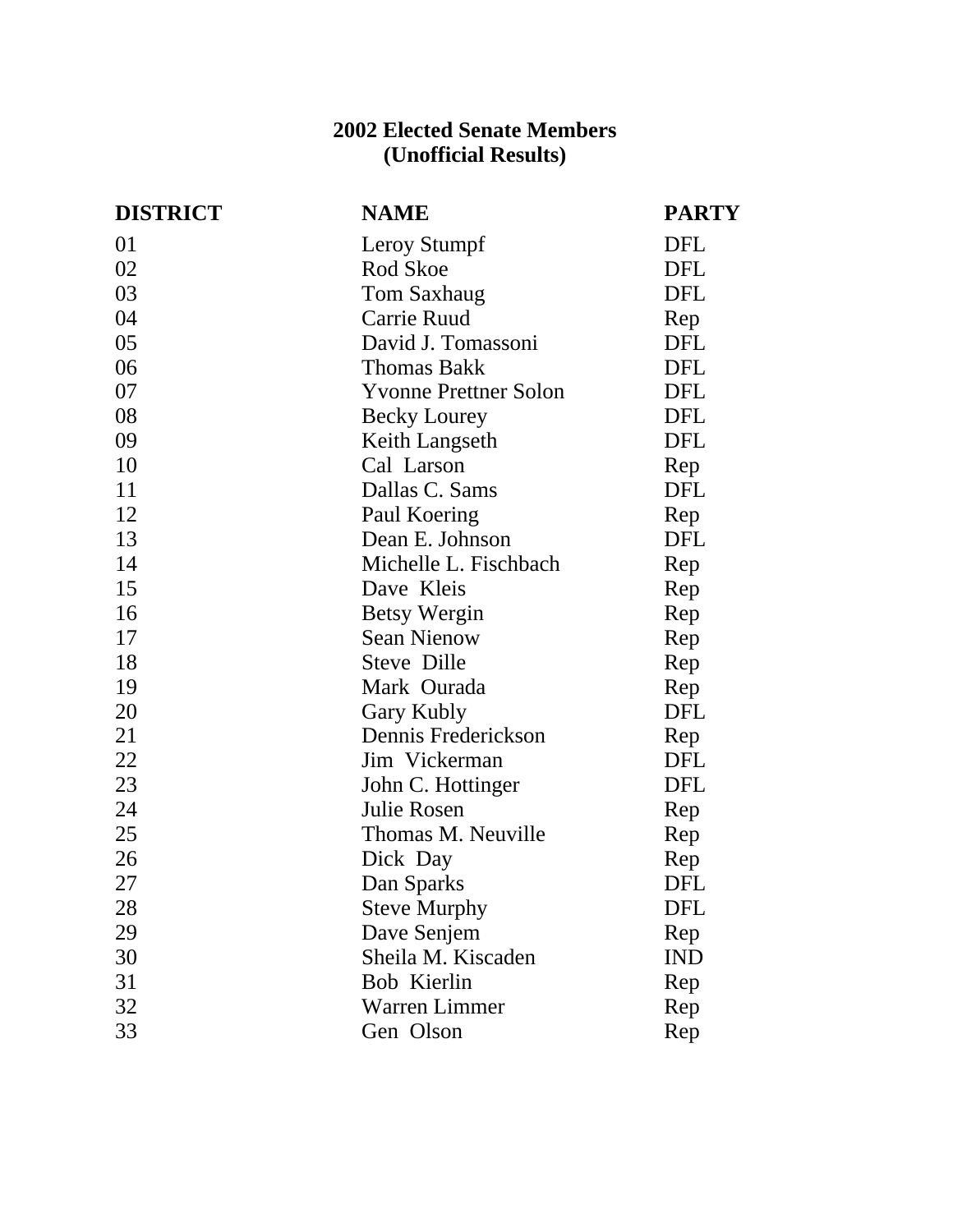| <b>DISTRICT</b> | <b>NAME</b>              | <b>PARTY</b> |
|-----------------|--------------------------|--------------|
| 34              | Julianne Ortman          | Rep          |
| 35              | Claire A. Robling        | Rep          |
| 36              | Pat Pariseau             | Rep          |
| 37              | David L. Knutson         | Rep          |
| 38              | Mike McGinn              | Rep          |
| 39              | James P. Metzen          | <b>DFL</b>   |
| 40              | William V. Belanger, Jr. | Rep          |
| 41              | <b>Geoff Michel</b>      | Rep          |
| 42              | David Hann               | Rep          |
| 43              | David Gaither            | Rep          |
| 44              | Steve Kelley             | <b>DFL</b>   |
| 45              | Ann H. Rest              | <b>DFL</b>   |
| 46              | Linda Scheid             | <b>DFL</b>   |
| 47              | Leo T. Foley             | <b>DFL</b>   |
| 48              | Mike Jungbauer           | Rep          |
| 49              | Debbie Johnson           | Rep          |
| 50              | <b>Satveer Chaudhary</b> | <b>DFL</b>   |
| 51              | Don Betzold              | <b>DFL</b>   |
| 52              | Michele Bachmann         | Rep          |
| 53              | <b>Mady Reiter</b>       | Rep          |
| 54              | John Marty               | <b>DFL</b>   |
| 55              | Charles W. Wiger         | <b>DFL</b>   |
| 56              | <b>Brian LeClair</b>     | Rep          |
| 57              | <b>Sharon Marko</b>      | <b>DFL</b>   |
| 58              | Linda I. Higgins         | <b>DFL</b>   |
| 59              | Lawrence J. Pogemiller   | DFL          |
| 60              | <b>Scott Dibble</b>      | <b>DFL</b>   |
| 61              | Linda Berglin            | DFL          |
| 62              | Wes Skoglund             | DFL          |
| 63              | Jane B. Ranum            | DFL          |
| 64              | Richard J. Cohen         | DFL          |
| 65              | Sandra L. Pappas         | DFL          |
| 66              | Ellen R. Anderson        | DFL          |
| 67              | Mee Moua                 | DFL          |